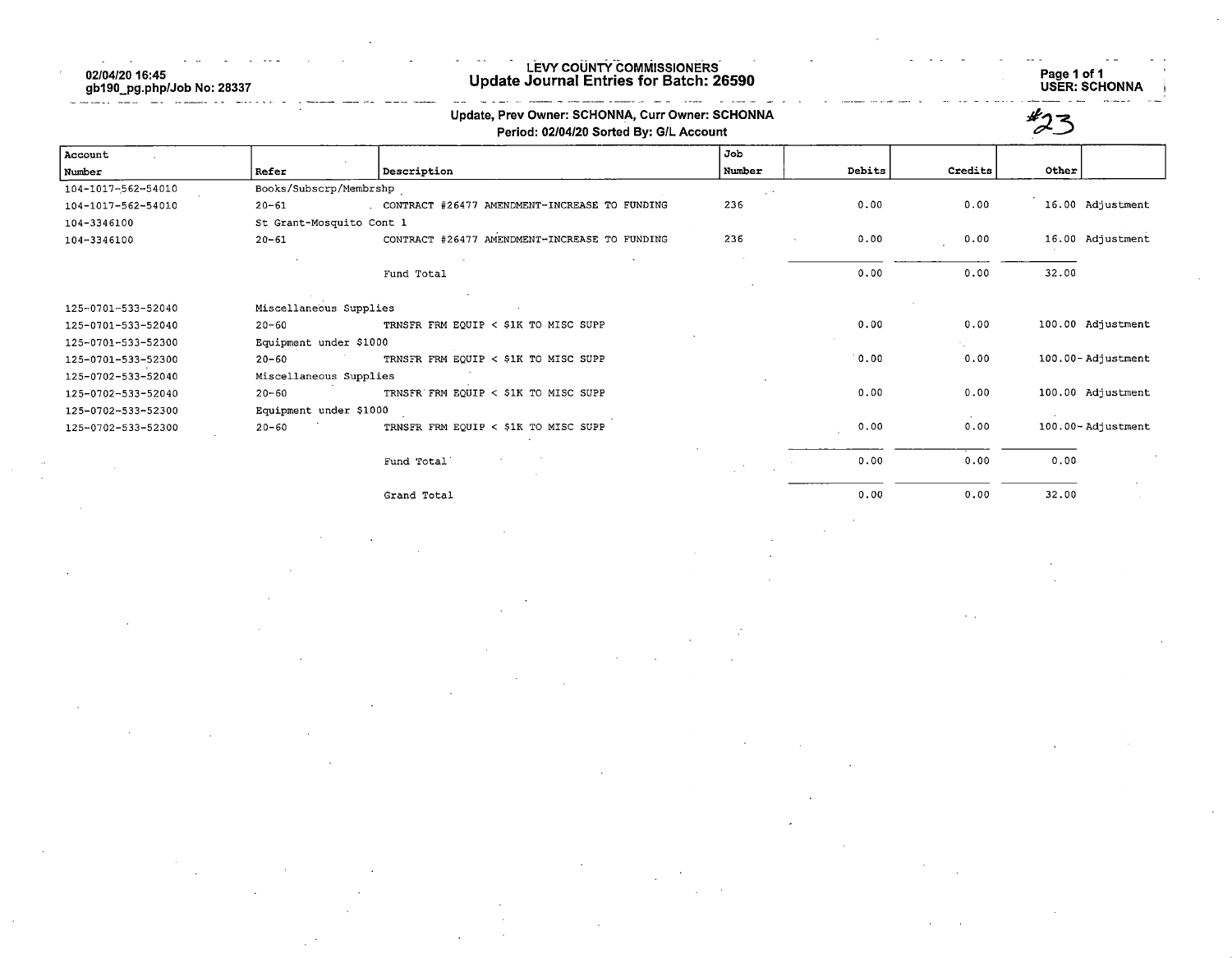FINANCE ONLY - BAH 20-100

#### LEVY BOCC BUDGET AMENDMENT FORM Email to: LEVYFINANCE@LEVYCLERK.COM



×.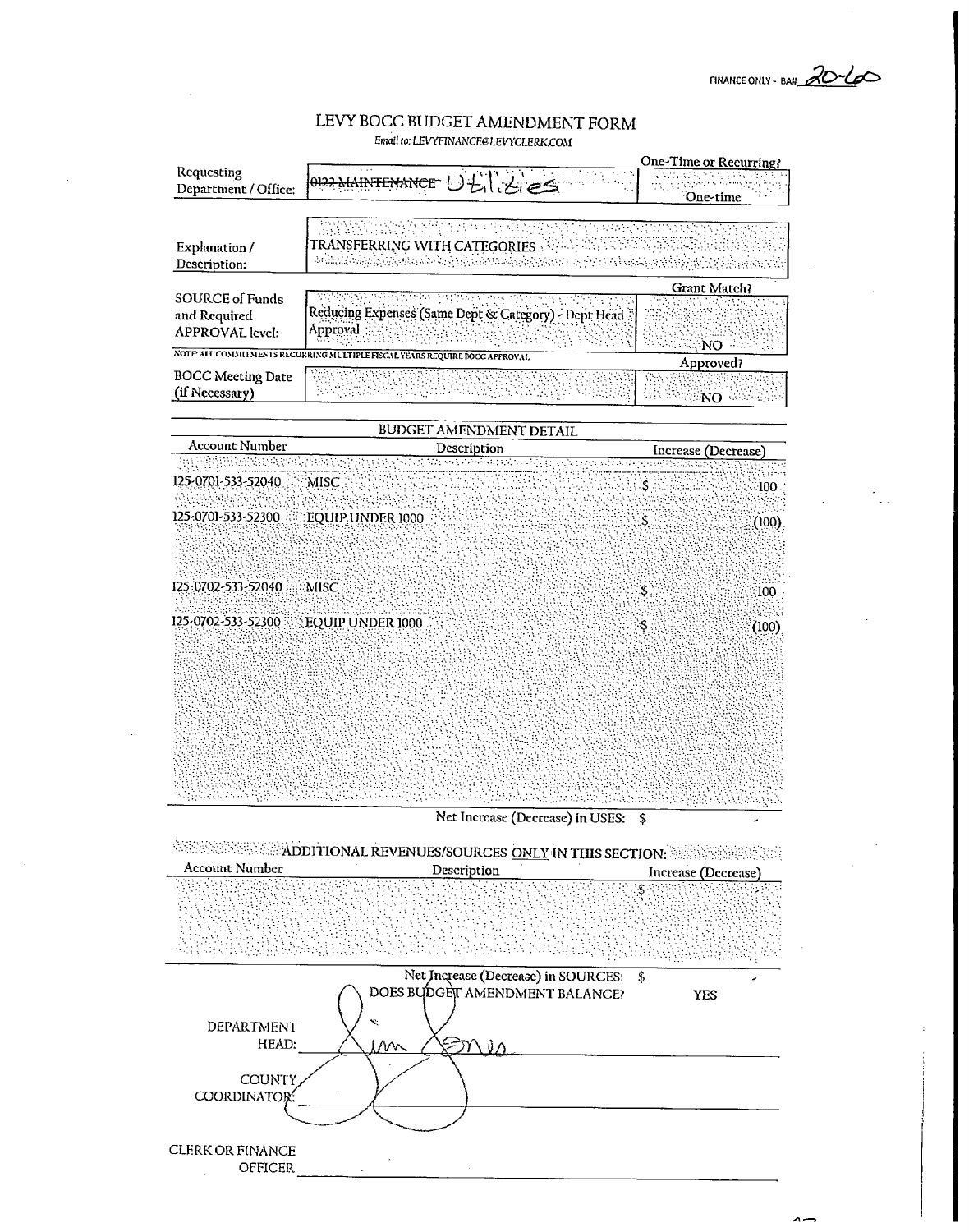FINANCE ONLY - BA#  $20 - 10$ 

# LEVY BOCC BUDGET AMENDMENT FORM

| Requesting                                                       |                                                                                          | One-Time or Recurring? |
|------------------------------------------------------------------|------------------------------------------------------------------------------------------|------------------------|
| Department / Office:                                             | 1017 PERMANENT MOSQUITO                                                                  | One-time               |
|                                                                  |                                                                                          |                        |
| Explanation /<br>Description:                                    | Contract #26477 Amendment - Increase to Funding                                          |                        |
|                                                                  |                                                                                          | Grant Match?           |
| <b>SOURCE of Funds</b><br>and Required<br><b>APPROVAL</b> level: | Additional Revenue (Grants, Donations, Reimbursements)<br>- Approved by BOCC Resolution  |                        |
|                                                                  | NOTE ALL COMMITMENTS RECURRING MULTIPLE FISCAL YEARS REQUIRE BOCC APPROVAL               | NO.                    |
| <b>BOCC Meeting Date</b>                                         |                                                                                          | Approved?              |
| (if Necessary)                                                   |                                                                                          | 9-4-2020               |
|                                                                  | BUDGET AMENDMENT DETAIL                                                                  |                        |
| Account Number                                                   | Description                                                                              | Increase (Decrease)    |
| 104-1017-562-54010                                               | BOOKS/SUBSCRP/MEMBRSHIP                                                                  | $\mathsf{s}$           |
|                                                                  |                                                                                          |                        |
|                                                                  |                                                                                          |                        |
|                                                                  | Net Increase (Decrease) in USES: \$<br>ADDITIONAL REVENUES/SOURCES ONLY IN THIS SECTION: |                        |
| <b>Account Number</b>                                            | Description                                                                              | Increase (Decrease)    |
| metholz-562-54010                                                | <b>BOOKS/SUBSCRIP/MEMBERSHIP</b><br>St-mosquits Control Grant                            | \$                     |
|                                                                  | Net Increase (Decrease) in SOURCES: \$                                                   |                        |
|                                                                  | DOES BUDGET AMENDMENT BALANCE? THE TEST TANK                                             |                        |
| DEPARTMENT<br>HEAD:                                              |                                                                                          |                        |

CLERK OR FINANCE OFFICER

COORDINATOR: A

D)

 $\sim$ i<br>San Sa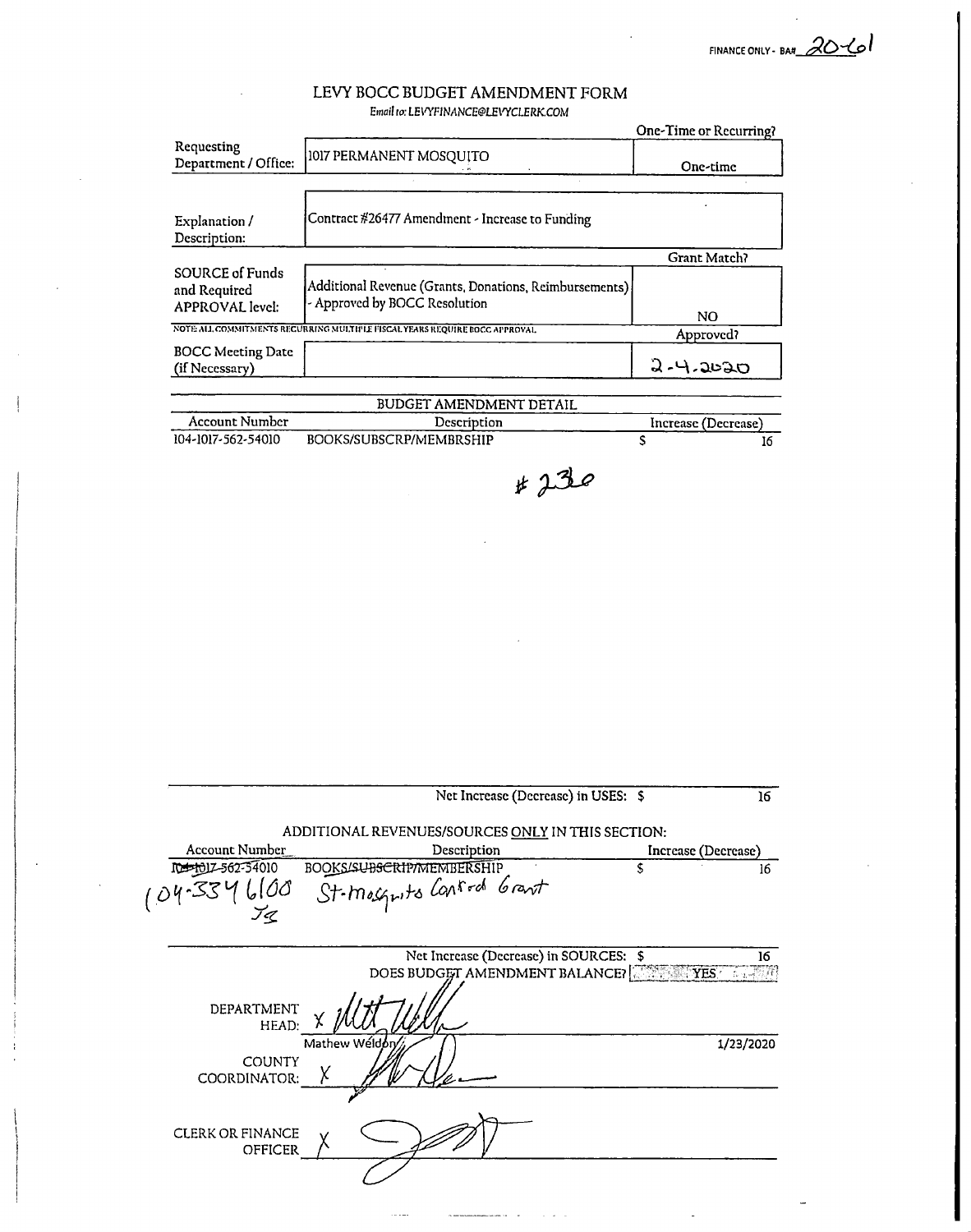#### RESOLUTION 2020-011

### A RESOLUTION OF THE BOARD OF COUNTY<br>COMMISSIONERS OF LEVY COUNTY, FLORIDA. COMMISSIONERS OF LEVY COUNTY, FLORIDA, AMENDING THE FINAL BUDGET FOR FISCAL YEAR 2019-2020; PROVIDING FOR AN EFFECTIVE DATE.

WHEREAS, the Board of County Commissioners of Levy County, Florida, ("the Board") on September 17, 2019 held a public hearing as required by Section 200.065, Florida Statutes, and adopted Resolution 2019-078, adopting the Final Budget for Fiscal Year 2019-2020; and

WHEREAS, an amendment to the 2019-2020 Final Budget is required as a result of unanticipated funds received in the 2019-2020 Final Budget and received for particular purposes(s); and

WHEREAS, on February 4, 2020, the Board considered this Resolution pursuant to the provisions of Section 129.06(2)(d), Florida Statutes, in order to amend the Fiscal Year 2019-2020 Final Budget to reflect the changes required; and

NOW, THEREFORE, BE IT RESOLVED by the Board of County Commissioners of Levy County, Florida, that:

1. The Fiscal Year 2019-2020 Final Budget adopted by Resolution 2019-078, is hereby amended as follows:

The Permanent Mosquito Budget shall be increased by \$16.00, as reflected in the attached budget amendment form.

2. This resolution shall take effect immediately upon its adoption.

DULY ADOPTED this 4<sup>th</sup> day of February, 2020.

BOARD OF COUNTY COMMISSIONERS LEVY COUNTY, FLORIDA

Matt Brooks, Chairman